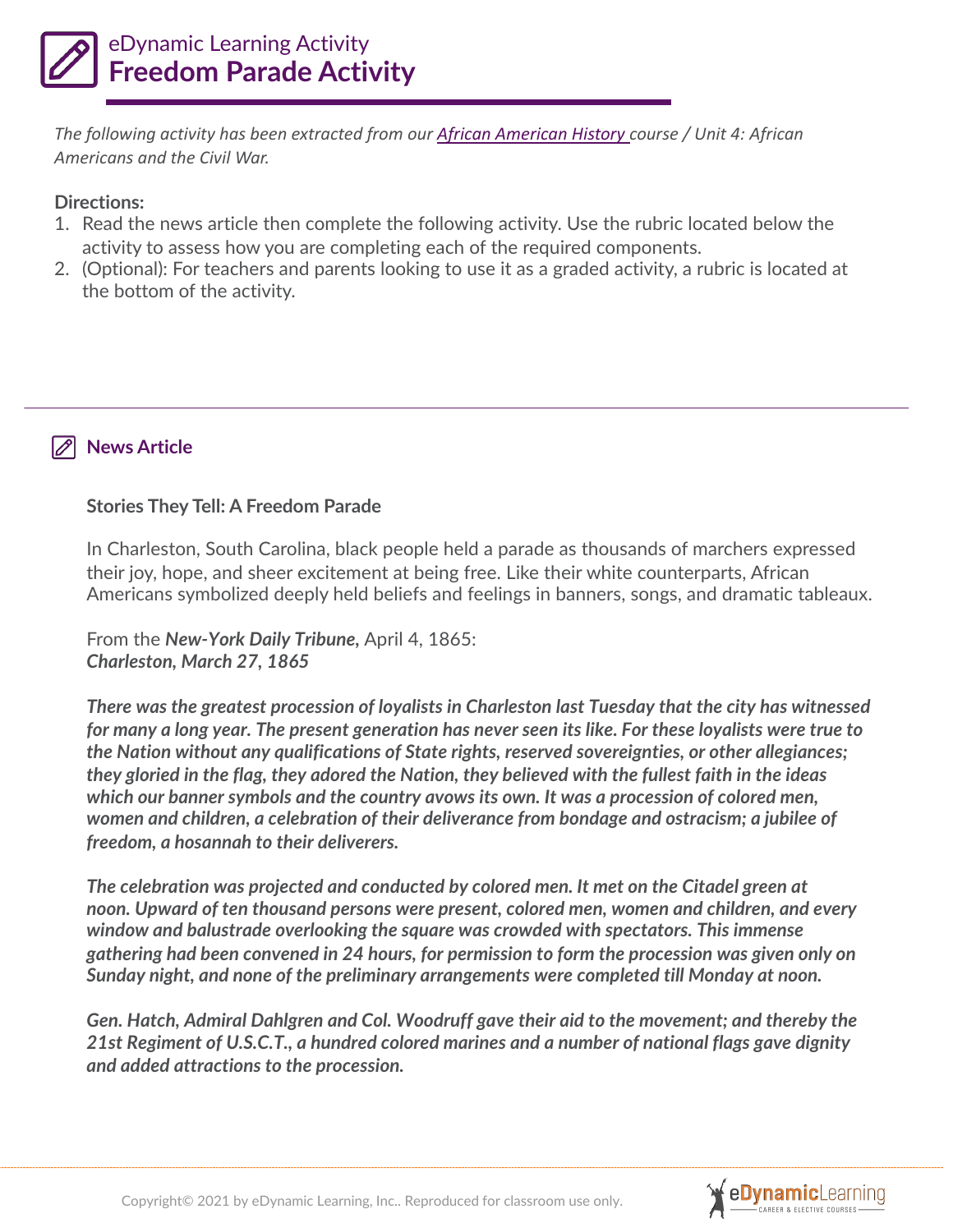

*The procession began to move at one o'clock under the charge of a committee and marshalls on horseback, who were decorated with red, white and blue sashes and rosettes.*

*First came the marshals and their aid[e]s, followed by a band of music; then the 21st Regiment in full form; then the clergymen of the different churches, carrying open Bibles; then an open car, drawn by four white horses, and tastefully adorned with National flags. In this car there were 15 colored ladies dressed in white, to represent the 15 recent Slave States. Each of them had a beautiful bouquet to present to Gen. Saxton after the speech which he was expected to deliver. A long procession of women followed the car. Then followed the children of the Public Schools, or part of them; and there were 1,800 in line, at least. They sang during the entire length of the march:*

*John Brown's body lies a moulding in the grave, John Brown's body lies a moulding in the grave, John Brown's body lies a moulding in the grave, His soul is marching on! Glory! Glory! Glory! Hallelujah! Glory! Glory! Glory! Hallelujah! We go marching on! . . .*

*Very few of these children had ever been at school before; not one of them had ever walked in a public procession; they had had only one hour's drill on their playground; and yet they kept in line, closed up, and were under perfect control and orderly up to the last. They only ceased to sing in order that they might cheer Gen. Saxton, Col. Woodford, various groups of Union officers or sailors, or one or two Northern men whom they recognized as their friends. Gen. Saxton and lady were in a carriage at one street where the procession passed, and Col. Woodford and lady at another; and one continuous cheer greeted them, mingled with cheers for an officer whom they supposed to be Gen. Hatch. The colored people know all these officers as their friends. Gen. Saxton is their favorite everywhere in the Department, and they have all learned that Gen. Hatch and Col. Woodford gave them equal rights in the public schools, an advantage which they prize next to freedom. . . .*

*The most original feature of the procession was a large cart, drawn by two dilapidated horses with the worst harness that could be got to hold out, which followed the trades. On this cart there was an auctioneer's block, and a black man, with a bell, represented a negro trader, a red flag waving over his head; recalling the days so near and yet so far off, when human beings were made merchandise of in South Carolina. This man had himself been bought and sold several times and two women and a child who sat on the block had also been knocked down at public auction in Charleston. . . .*

*. . . Old women burst into tears as they saw this tableau, and forgetting that it was a mimic scene, shouted wildly, Give me back my children! Give me back my children! The wringing of hands seen on the sidewalks caused more than one looker-on to curse the policy that would even suggest the possibility that the wretches who had bought and sold loyal men might be or ought to be readmitted to the rights of citizenship. . . .*

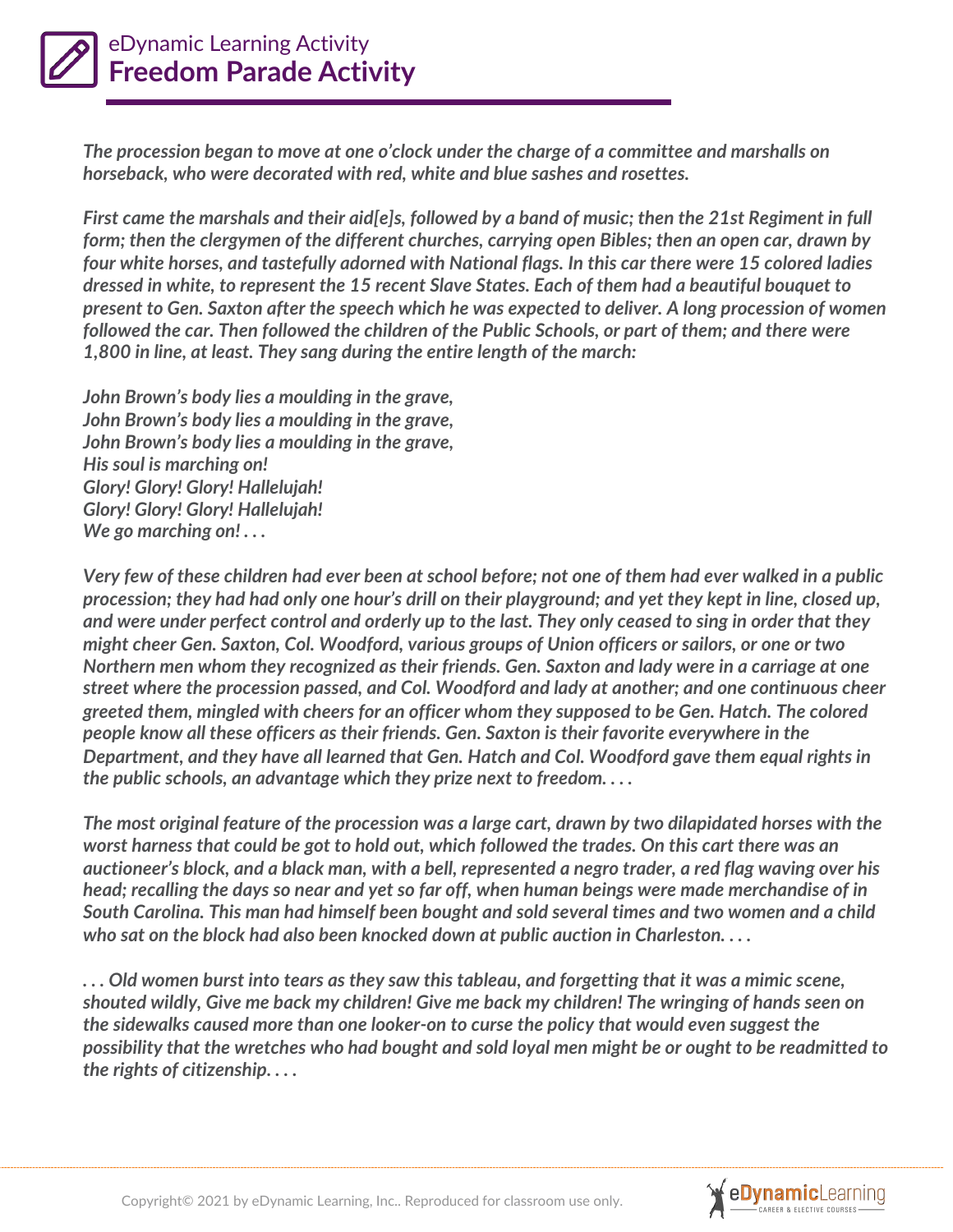

*Behind the auction-car 60 men marched, tied to a rope, in imitation of the gangs who used often to be led through these streets on their way from Virginia to the sugar-fields of Louisiana. All of these men had been sold in the old times. . . .*

*Then came the hearse, a comic [feature] which attracted great attention, and was received with shouts of laughter. There was written on it with chalk.*

*"Slavery is Dead." "Who Owns Him?" "No One." "Sumter Dug His Grave on the 13th of April, 1861." . . .*

*The great procession took one hour and twenty minutes to pass any point. On the return to the citadel where a stand was prepared for Gen. Saxton and the other speakers, there were at least 10,000 persons assembled. There were 4,200 men in the procession by count, exclusive of the military, the women and the children.*

*A shower of rain, which began to fall as the procession arrived at the citadel, rendered it expedient to postpone a speech.*

*Rev. Mr. French led in singing a doxology, and the great assembly dispersed in an orderly manner after enthusiastic and prolonged cheers for Gen. Saxton, the Yankees, the Star Spangled Banner, and a final, tumultuous and long continued three times three for Abraham Lincoln.*

*The fears so lately expressed that an outpouring of the colored people would produce a riot is thus shown to be unfounded. "Fear the slave who breaks his chain, free the slave and fears are vain," is a truth which these modern Rip Van Winkles who take the oath here and think that they are Union men do not yet begin to suspect, far less to believe.*